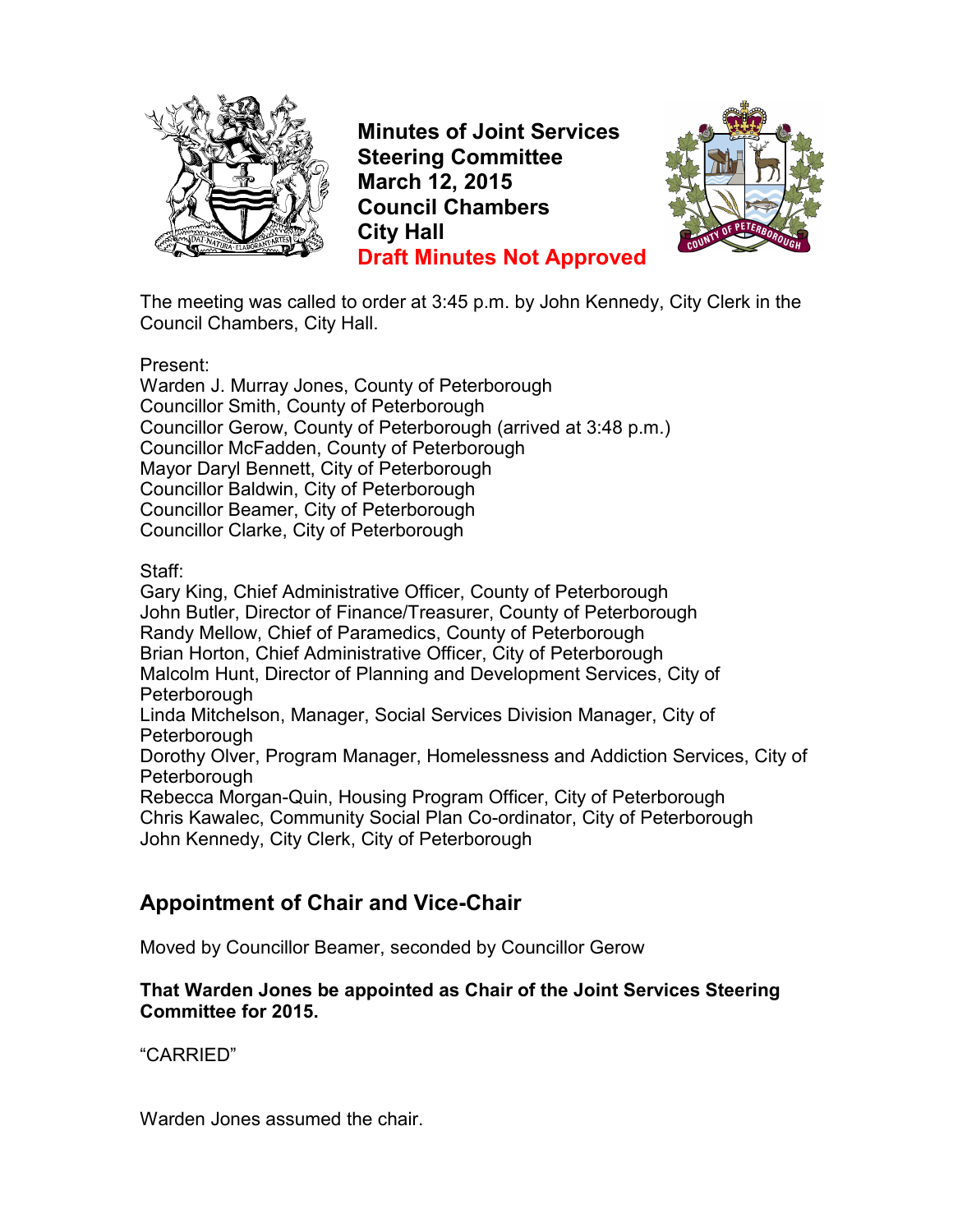Moved by Mayor Bennett, seconded by Councillor Gerow

#### **That Councillor Clarke be appointed as Vice Chair of the Joint Services Steering Committee for 2015.**

"CARRIED"

## **Minutes of the Meeting of October 9, 2015**

Moved by Mayor Bennett, seconded by Councillor Clarke

#### **That the minutes of the meeting of October 9, 2015 be approved.**

"CARRIED"

### **Disclosure of Pecuniary Interest**

There were no disclosures of Pecuniary Interest.

## **Minutes for Information**

Moved by Councillor Clarke, seconded by Councillor Gerow

**That the AHAC (Affordable Housing Action Committee) minutes of September 11, October 10, November 13, December 11, 2014 and January 9, 2015 be received for information.** 

"CARRIED"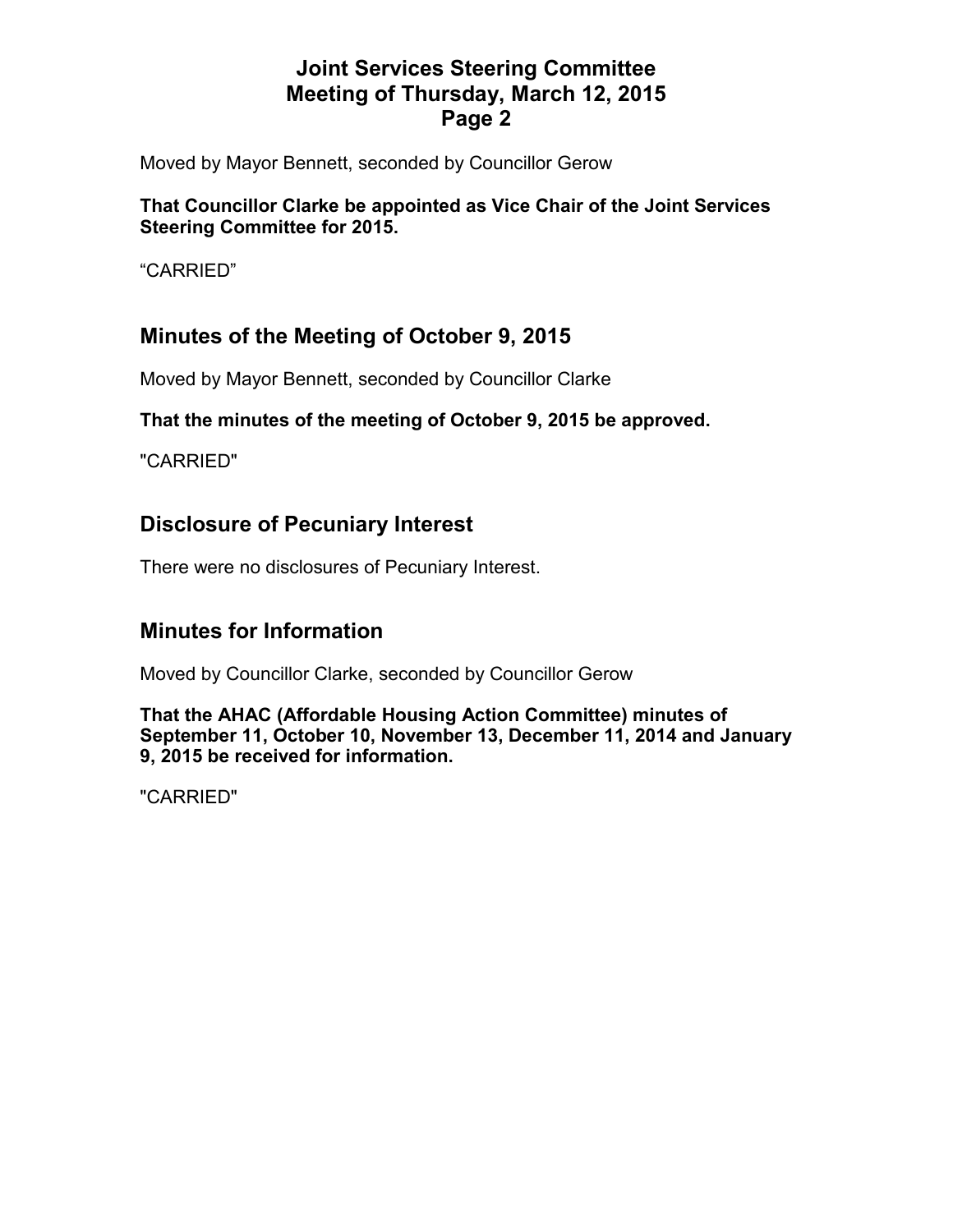## **City Clerk, City of Peterborough Report CPCLKJSSC15-001 Peterborough County-City Health Unit 2014 Nutritious Food Basket Presentation**

Dr. Pellizari, Medical Officer of Health and Carolyn Doris, Public Health Nutritionalist, gave a presentation on the 2014 Nutritious Food Basket program.

Moved by Mayor Bennett, seconded by Councillor Gerow

**That the Joint Services Steering Committee approve the recommendation outlined in Report CPCLKJSSC15-001 dated March 12, 2015, of the City Clerk, as follows:** 

**That the 2014 Nutritious Food Basket presentation from the Peterborough County-City Health Unit be received for information.** 

"CARRIED"

#### **Director of Planning and Development Services, City of Peterborough Report PLHDJSSC15-002 Housing is Fundamental 2014 – Information Report**

Paul Armstrong of the Affordable Housing Action Committee made a presentation on the Housing is Fundamental 2014 report.

Moved by Councillor Clarke, seconded by Councillor Baldwin

**That the Joint Services Steering Committee endorse the recommendation outlined in Report PLHDJSSC14-002, dated March 12, 2015, of the Director of Planning and Development Services, as follows:** 

**That the presentation and report** *Housing is Fundamental 2014* **of the Affordable Housing Action Committee (AHAC) be received for information.** 

"CARRIED"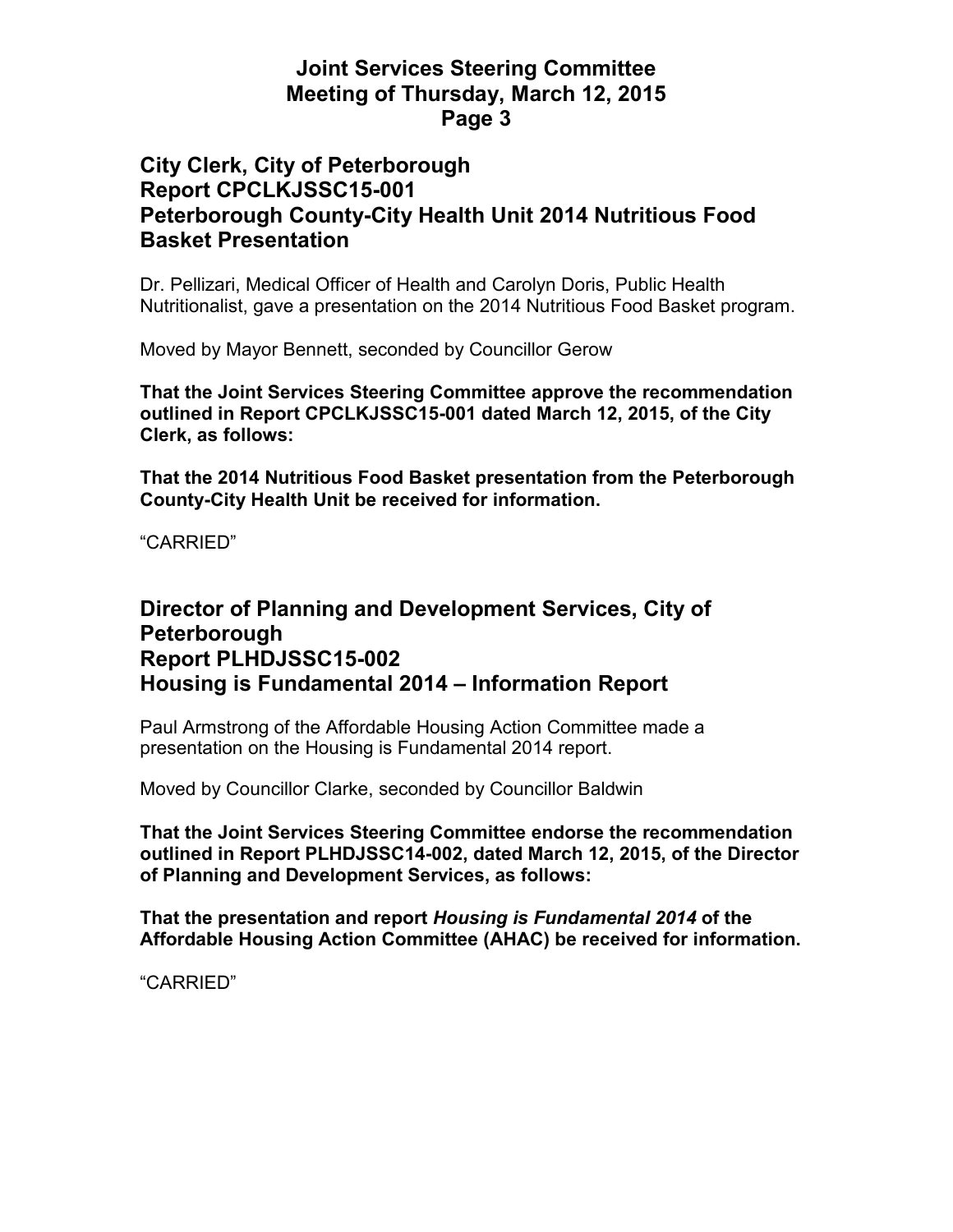#### **Director of Planning and Development Services, City of Peterborough Report PLHDJSSC15-001 Investment in Affordable Housing Program Extension 2015-2020**

Moved by Mayor Bennett, seconded by Councillor Gerow

**That Joint Services Steering Committee endorse the recommendations outlined in Report PLHDJSSC15-001 dated March 12, 2015, of the Director of Planning and Development Services, as follows:** 

- **a) That a multi-year expenditure plan be prepared for the use of Investment in Affordable Housing Extension (IAH-E program) funds with the goal of achieving targets for creating housing affordability included in the 10-year Housing and Homelessness Plan;**
- **b) That the City of Peterborough, as Service Manager for Peterborough City and County, be authorized to participate in all four components of the Investment in Affordable Housing Extension;**
- **c) That the Director of Planning and Development Services be delegated authority to prepare and submit to the Ministry of Municipal Affairs and Housing (MMAH) the multi-year expenditure plan and any subsequent revisions;**
- **d) That the Director of Planning and Development Services be delegated authority to negotiate a single source program delivery agreement with Habitat for Humanity Peterborough & Kawartha Region (Habitat for Humanity) for delivery of the Peterborough Renovates Program in the City and County of Peterborough;**
- **e) That the Director of Planning and Development Services be authorized to use accumulated reserves from program loan repayments, within the established program guidelines;**
- **f) That IAH-E program funding be allocated in the proportions outlined in this report, including but not limited to:** 
	- **i. \$1.5M to be conditionally approved for Brock Mission men's shelter to add single room occupancy rental units for men who are experiencing homelessness,**
	- **ii. \$100,000 for homeownership assistance through Habitat for Humanity, including a down payment for a new home to be built in Warsaw in the Township of Douro-Dummer; and**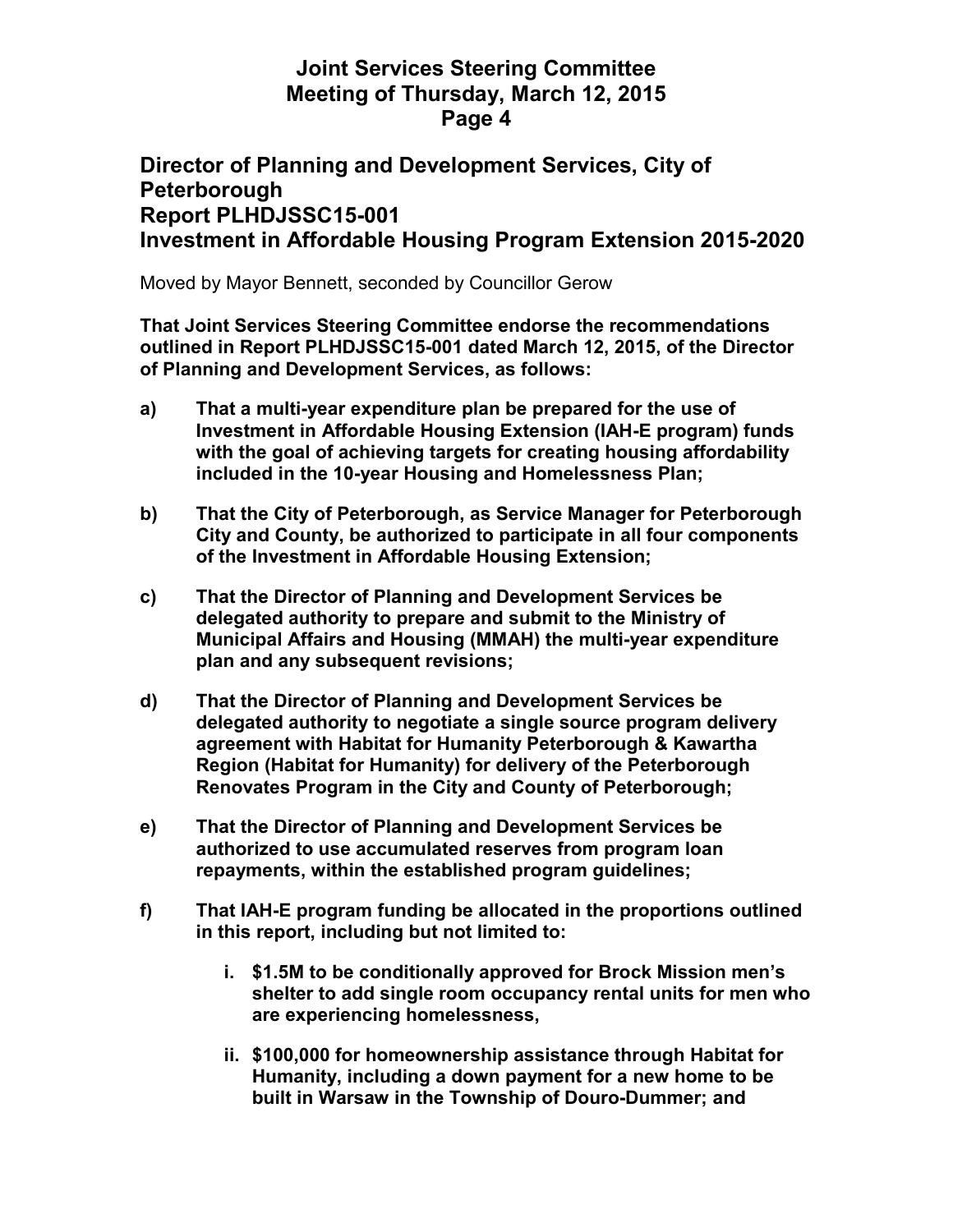**g) That the Director of Planning and Development Services be authorized to review, and if necessary, revise the income limits currently set for incoming tenants for all rental units that have been developed under the Investment in Affordable Housing (IAH) and Affordable Housing Program (AHP), in an effort to harmonize and simplify the system for both applicants and landlords.** 

"CARRIED"

## **Director of Community Services, City of Peterborough Report CSSSJSSC15-001 Community Social Plan Update**

Moved by Councillor Clarke, seconded by Councillor Smith

**That the Joint Services Steering Committee endorse the recommendation outlined in Report CSSSJSSC15-001 dated March 12, 2015, of the Director of Community Services, as follows:** 

**That the report be received for information.** 

"CARRIED"

## **Director of Community Services, City of Peterborough Report CSSSJSSC15-002 Increased Provincial Funding for Child Care**

Linda Mitchelson provided an overview of the matter.

Moved by Councillor Beamer, seconded by Councillor Gerow

**That the Joint Services Steering Committee endorse the recommendation outlined in Report CSSSJSSC15-002 dated March 12, 2015, of the Director of Community Services, as follows:** 

**That Report CSSSJSSC15-002, on increased funding for Child Care be received for information.** 

"CARRIED"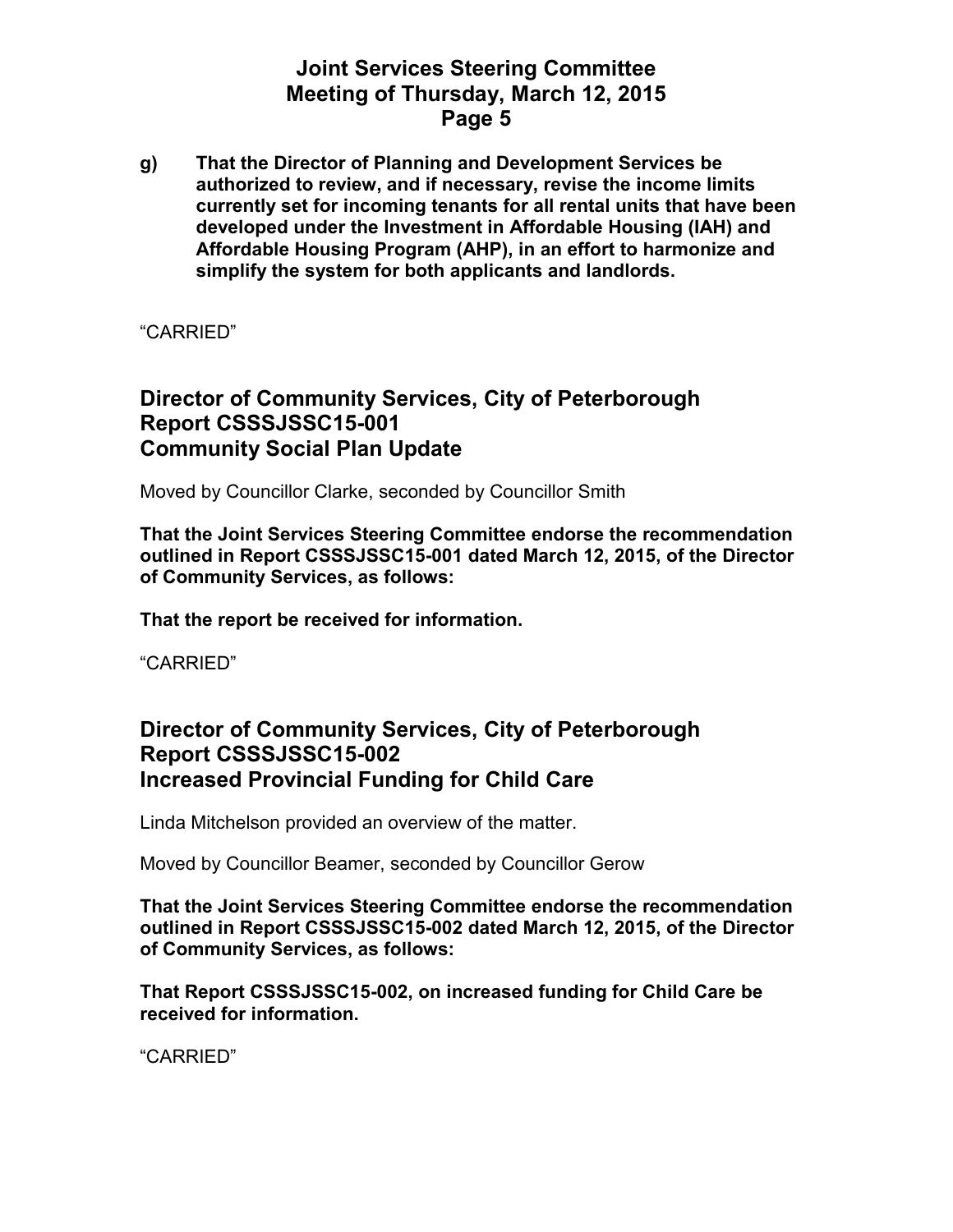#### **Director of Community Services, City of Peterborough Report CSSSJSSC15-003 Homelessness Coordinated Response**

Moved by Councillor Clarke, seconded by Councillor Smith

**That the Joint Services Steering Committee endorse the recommendation outlined in Report CSSSJSSC15-003 dated March 12, 2015, of the Director of Community Services, as follows:** 

**That the Mayor and Clerk be authorized to amend the service agreement from \$103,899 to \$140,899 annually with Four Counties Addiction Services Team for a three-year term (April 1, 2015 – March 31, 2018).** 

"CARRIED"

## **CAO, County of Peterborough CAO, City of Peterborough Schedule for Joint Services Steering Committee Meetings for 2015**

Moved by Councillor Beamer, Seconded by Mayor Bennett

**That the 2015 JSSC schedule be approved.** 

"CARRIED"

#### **CAO, County of Peterborough Verbal Update Service Review – Land Ambulance Branch**

Gary King, County CAO and Randy Mellow, Chief of Paramedics, County of Peterborough provided an update on a Provincial inspection of Paramedic Operations that will happen in May 2015.

#### **Other Business**

There were no items of Other Business.